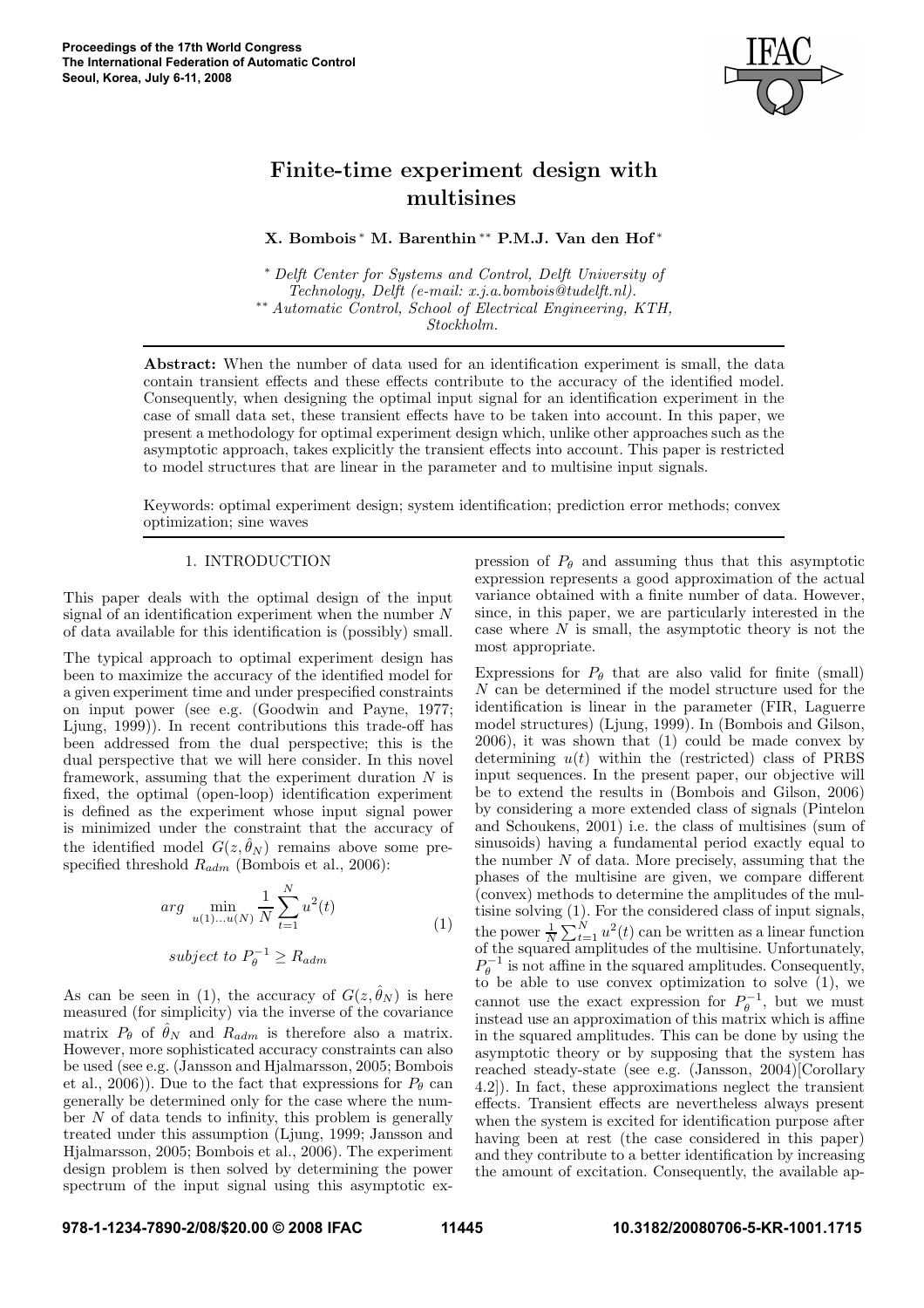proximations of  $P_{\theta}^{-1}$  obtained by neglecting the transient effects are therefore not the most appropriate when  $N$  is small. We therefore introduce new approximations of  $P_{\theta}^{-1}$ as affine functions of the squared amplitudes that explicitly take these transient effects into account. Based on these affine approximations of  $P_{\theta}^{-1}$ , the experiment design problem can be solved using convex optimization. However, due to the approximation of  $P_{\theta}^{-1}$ , it is not guaranteed that the constraint in (1) is effectively met with the determined signal. Another contribution of this paper is therefore to introduce a methodology to scale the determined input signal in order to ensure that the constraint  $P_{\theta}^{-1} \ge R_{adm}$ is effectively met. The input signal determined using this convex approach in two steps is suboptimal. However, even though it is absolutely not a necessity, the resulting multisine can thereafter be refined by using it as the starting value for a non-linear optimization algorithm (Goodwin and Payne, 1977) which will allow to further approach the global optimum of (1). Note that a non-linear optimization algorithm generally needs to start sufficiently near the global optimum to lead to a reliable result. The multisine obtained via our suboptimal algorithm is therefore a good candidate for this starting value.

### 2. IDENTIFICATION FRAMEWORK

We consider the identification of a linear time-invariant single input single output system:

$$
S: y(t) = G(z, \theta_0)u(t) + e(t)
$$
 (2)

with  $G(z, \theta_0)$  a transfer function with an unknown parameter vector  $\theta_0 \in \mathbf{R}^k$  that we wish to identify. Here, to simplify the notations, the additive noise  $e(t)$  is assumed to be the realization of a Gaussian white noise of variance  $\sigma_e^2$ . However, colored noise can be treated as well (see Section 7). We further assume that  $G(z, \theta_0)$  is linear in  $\theta_0$ i.e.  $G(z, \theta_0) = \Lambda(z) \theta_0$  where  $\Lambda(z) = (\Lambda_1(z) \Lambda_2(z) \ldots \Lambda_k(z))$ is a row vector containing the first  $k$  elements of a series of basis functions  $\Lambda_i(z)$  (i = 1... $\infty$ ). Examples of those basis functions are the FIR basis with  $\Lambda_i(z) = z^{-i}$  and the Laguerre basis with  $\Lambda_i(z) = z^{-1} \frac{\sqrt{1-\xi^2}}{1-\xi z^{-1}} \left( \frac{-\xi + z^{-1}}{1-\xi z^{-1}} \right)$  $\frac{-\xi + z^{-1}}{1 - \xi z^{-1}}$ <sup>i-1</sup> for some real-valued pole  $\xi$  (see Heuberger et al. (2005) for other examples and a discussion on the generality of this parametrization).

We consider the case where the system (2) is at rest for  $t \leq 0$  i.e.  $u(t) = 0$  for  $t \leq 0$  and where the data required for the identification of a model  $G(z, \hat{\theta}_N) = \Lambda(z) \hat{\theta}_N$  of the true system  $G(z, \theta_0)$  are collected by applying, from  $t = 1$  to  $t = N$ , an input sequence  $u(t)$   $(t = 1...N)$  to  $(2)$ and by measuring the corresponding output signal  $y(t)$  $(t = 1...N)$ . Based on this (possibly small) input-output data set, the parameter vector  $\hat{\theta}_N$  of the identified model is computed in the prediction error framework (Ljung, 1999):

$$
\hat{\theta}_N = M^{-1} \frac{1}{N} \sum_{t=1}^N \phi(t) y(t)
$$
\n(3)

with 
$$
M = \frac{1}{N} \sum_{t=1}^{N} \phi(t) \phi^{T}(t)
$$
 and  $\phi^{T}(t) = \Lambda(z)u(t)$ . (4)

By using the fact that  $y(t) = \phi^T(t)\theta_0 + e(t)$ , (3) can be rewritten as:  $\hat{\theta}_N = \theta_0 + M^{-1} \frac{1}{N} \sum_{t=1}^N \phi(t) e(t)$ . Since  $e(t)$  is supposed to be Gaussian white noise, we see that the identified parameter vector  $\hat{\theta}_N$  is normally distributed with mean  $\theta_0$  and its covariance matrix is given by:

$$
P_{\theta} = \frac{\sigma_e^2}{N} \left( \frac{1}{N} \sum_{t=1}^{N} \phi(t) \phi^T(t) \right)^{-1} = \frac{\sigma_e^2}{N} M^{-1}
$$
 (5)

It is important to note that the statistical properties of  $\hat{\theta}_N$  are exact even for small data sets. Note also that  $P_{\theta}$ is dependent on the data set only via the input sequence  $u(t)$   $(t = 1...N)$ . In the sequel, the matrix M in (5) will be called, with some abuse, the information matrix and we will assume that we know (an estimate of)  $\sigma_e^2$ .

#### 3. EXPERIMENT DESIGN

In this paper, our objective is to determine an optimal input sequence  $\{u(t)$   $t = 1...N\}$  for the identification of  $\hat{\theta}_N$ . The optimal input sequence is here defined as the solution of the optimal experiment design problem (1). As mentioned in the introduction, we consider the case where the input sequence has to be determined in the class of multisines whose fundamental period is equal to the number  $N$  of data. This class is given by:

 $\sim$ 

$$
u(t) = \sum_{i=1}^{m} A_i \cos(i\omega_0 t + \alpha_i) \text{ with } \omega_0 = \frac{2\pi}{N} \tag{6}
$$

where the amplitudes  $A_i \geq 0$   $(i = 1...m)$  are the variables to be designed in order to achieve the required objective while the phase shifts  $\alpha_i$  (i = 1...m) are supposed given (e.g. randomly chosen). The fundamental frequency  $\omega_0$ is chosen equal to  $2\pi/N$  in such a way that the input sequence  $\{u(t) | t = 1...N\}$  exactly represents one period of  $u(t)$   $(t = -\infty...+\infty)$ . The number m of cosines in (6) is a user-choice and can be chosen up to  $N/2$ . Note that, with  $m = N/2$ , the parametrization would allow to represent any zero-mean signal of length N if the phase shifts could be tuned with the amplitudes.

With an input signal such as in (6), the power of the input sequence which is the cost function of the considered optimal experiment design problem (1) can be rewritten as:

$$
\frac{1}{N} \sum_{t=1}^{N} u^2(t) = \sum_{i=1}^{m} \frac{A_i^2}{2}
$$
 (7)

and the information matrix  $M$  (see (5)) has a particular structure:

$$
M = \frac{1}{N} \sum_{t=1}^{N} \phi(t) \phi^{T}(t) = \sum_{i=1}^{m} \sum_{j=1}^{m} A_{i} A_{j} M_{ij}
$$
 (8)

with 
$$
M_{ij} = \frac{1}{N} \sum_{t=1}^{N} \phi_i(t) \phi_j^T(t)
$$
 (9)

where  $\phi_i^T(t) = \Lambda(z) \cos(i\omega_0 t + \alpha_i)$   $(i = 1...m)$ .

Based on the above expressions, the optimal multisine for the identification is the multisine having the amplitudes  $A_i$  which solve the following optimization problem: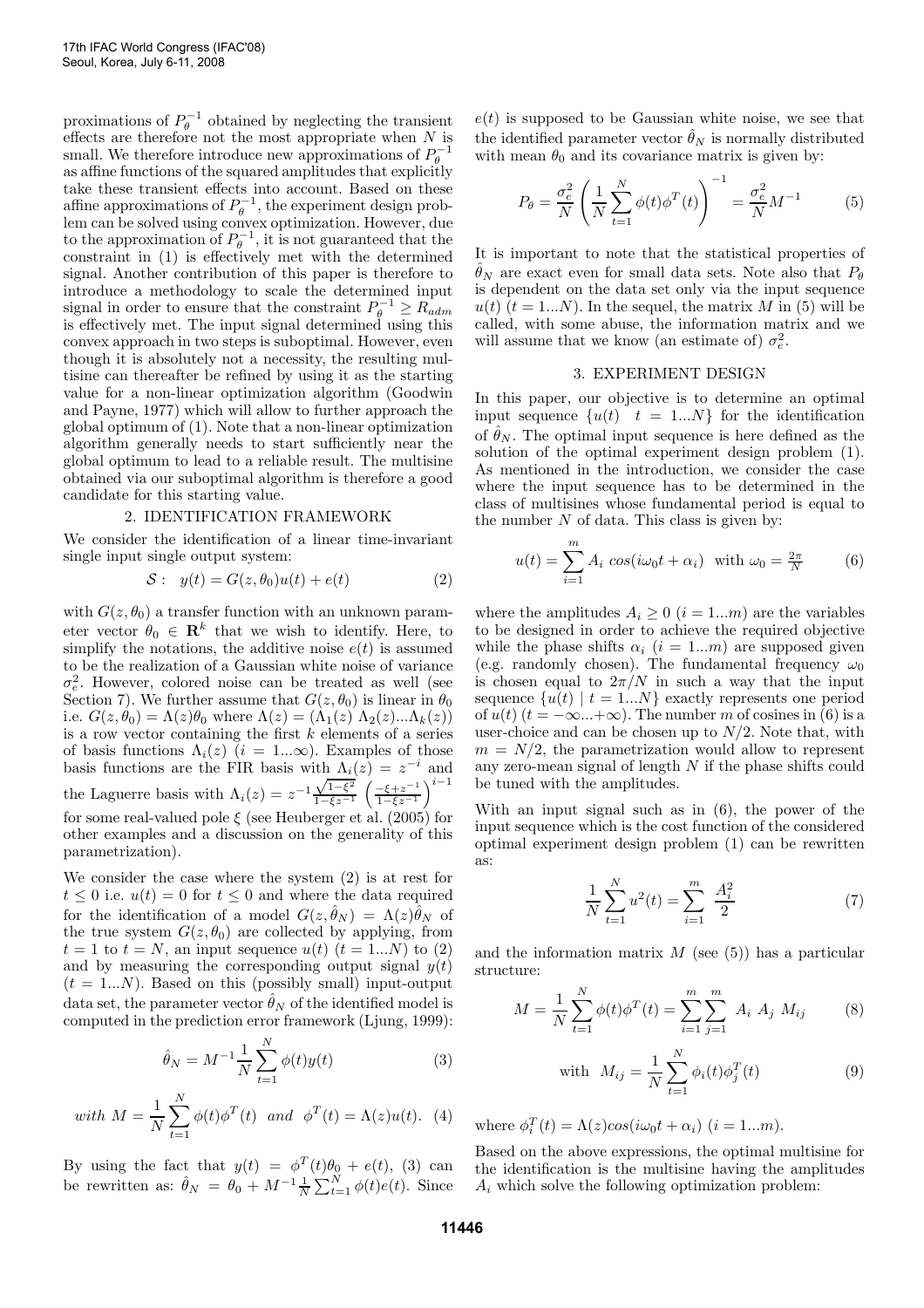$$
arg \min_{A_i \ (i=1...m)} \sum_{i=1}^m \frac{A_i^2}{2}
$$
  
\n
$$
subject \ to \ \frac{N}{\sigma_e^2} \sum_{i=1}^m \sum_{j=1}^m A_i \ A_j \ M_{ij} \ge R_{adm}
$$
\n
$$
=M
$$
\n(10)

This optimization problem is nonconvex since M is not affine in the squared amplitudes  $A_i^2$   $(i = 1...m)$  like the cost function. If it would have been the case,  $(10)$  would boil down to an LMI-based optimization problem with decision variables  $A_i^2$   $(i = 1...m)$ . Since solving this problem directly is not tractable, we will proceed in two steps. In a first step, we will replace  $M$  in (10) by a (close) approximation  $M_{\text{approx}}$  which is well affine in  $A_i^2$   $(i = 1...m)$  and solve the modified optimization problem. The input sequence  $u_1(t)$  obtained by solving this modified problem is designed to meet the approximated constraint  $\frac{N}{\sigma_e^2} M_{approx} \geq R_{adm}$ and thus not the actual accuracy constraint  $\frac{N}{\sigma_e^2} M \geq R_{adm}$ . As a consequence,  $u_1(t)$  could be not enough powerful to meet this constraint or, conversely, the power of  $u_1(t)$ could be larger than strictly necessary for this constraint to hold. The second step will therefore consist of scaling  $u_1(t)$  in order to meet (just)  $\frac{N}{\sigma_e^2} M \geq R_{adm}$ . In this two step method, the first step is classical while the second, even though obvious, seems new. This procedure is summarized in the following algorithm:

Algorithm 1. Consider the optimal experiment design problem (10) and a symmetric and positive-definite matrix  $M_{\text{approx}} \in \mathbb{R}^{k \times k}$  that is affine in  $A_i^2$   $(i = 1...m)$  and that is such that  $M_{approx} \approx M$ . A (suboptimal) solution of this experiment design problem is given by the multisine  $u(t) = \xi^{opt} u_1(t)$  where  $\xi^{opt}$  and  $u_1(t)$  are defined as follows: 1) The signal  $u_1(t)$  is a multisine (6) whose amplitudes

 $A_i$  (i = 1...m) are determined via the following convex optimization problem with decision variables  $A_i^2$  (*i* = 1...m)

$$
arg \min_{A_i^2 \ (i=1...m)} \sum_{i=1}^m \frac{A_i^2}{2}
$$
  
\n
$$
subject \ to \ \frac{N}{\sigma_e^2} M_{\text{approx}} \ge R_{\text{adm}}
$$
\n
$$
(11)
$$

2) The scaling factor  $\xi^{opt}$  is a scalar determined as the solution of the following convex optimization problem:

$$
\xi^{opt} = \arg\min_{\xi} \xi
$$
  
subject to 
$$
\frac{N}{\sigma_e^2} M(\xi u_1) \ge R_{adm}
$$
 (12)

where  $M(u)$  represents the information matrix M (see (8)) that is obtained for a signal  $u(t)$   $(t = 1...N)$  and  $u_1(t)$  is the multisine determined via (11).

The correction factor  $\xi^{opt}$  can be easily determined since we have that  $M(\xi u) = \xi^2 M(u)$ . It is important to note that, due to the approximation  $M_{\text{approx}} \approx M$ , the input sequence determined via Algorithm 1 is only a suboptimal solution of the actual experiment design problem (10). However, the better the approximation  $M_{approx} \approx M$ , the closer to the optimum the determined input sequence will be. In the sequel, we will therefore investigate how an appropriate approximation for the information matrix can be found. Recall that  $M_{approx} \approx M$  must be affine in the squared amplitudes  $A_i^2$   $(i = 1...m)$ . A very common way to obtain such a matrix  $M_{approx}$  is to use the asymptotic theory i.e. to assume that  $N \to \infty$  (see e.g. (Bombois et al., 2006)). However, asymptotic approximations could not be appropriate for this paper since the number N of data is possibly small. Another possibility to obtain an approximation  $M_{approx}$  of M affine in the squared amplitudes is to neglect the transient effects generated by the excitation of the system. We review this in the next section and we show that the approximation  $M_{approx}$  obtained as such is in fact not different from the one we obtain by assuming that  $N \to \infty$ . Finally, in Section 5, we propose an approximation  $M_{\emph{appro}}$  which is more appropriate to the case where  $N$  is (possibly) small.

## 4. EXPERIMENT DESIGN WITH THE STATIONARITY ASSUMPTION

In this section, we present the approximation  $M_{approx}$  for the information matrix (8) which is obtained by neglecting the transient effects due to the excitation of the true system i.e. by assuming that the signal vector  $\phi(t)$  present in the expression  $(8)$  of M has already reached its steadystate. This assumption has been used e.g. in (Jansson, 2004)[Corollary 4.2]. Under this assumption (approximation), the matrices  $M_{ij}$  for  $i \neq j$  (see (8)) are all identically equal to 0 and the matrices  $M_{ii}$  are equal to the real part of  $\frac{\Lambda(e^{j(i\omega_0)})\Lambda^*(e^{j(i\omega_0)})}{2}$  $\frac{X(e^{i\omega_0})}{2}$   $(i = 1...m)$ . To show this, notice that, when  $\phi_i^T(t) = \Lambda(z) \cos(i\omega_0 t + \alpha_i)$  has reached steady state, its  $p^{th}$  element is, in the time interval [1 N], exactly equal to  $\nu_{p,i} \cos(i\omega_0 t + \lambda_{p,i})$  with  $\nu_{p,i} = |\Lambda_p(e^{j(i\omega_0)})|$  and  $\lambda_{p,i} = \alpha_i + \angle \Lambda_p(e^{j(i\omega_0)})$ . Consequently, the entry  $(p, l)$  of the matrix  $M_{ij}$  is:

$$
\nu_{p,i} \nu_{l,j} \frac{1}{N} \sum_{t=1}^{N} (cos(i\omega_0 t + \lambda_{p,i}) \times cos(j\omega_0 t + \lambda_{l,j})) =
$$

$$
\frac{\nu_{p,i} \nu_{l,j}}{2} \frac{1}{N} \sum_{t=1}^{N} (cos((i+j)\omega_0 t + \lambda_{p,i} + \lambda_{l,j})
$$

$$
+ cos((i-j)\omega_0 t + \lambda_{p,i} - \lambda_{l,j}))
$$

which is identically 0 when  $i \neq j$  since N represents a period for each cosine at harmonics of  $\omega_0 = \frac{2\pi}{N}$ . Consequently,  $M_{ij} = 0$  for all  $i \neq j$ . From the above equation, we see also that the entry  $(p, l)$  of the matrix  $M_{ii}$  is given by  $\frac{\nu_{p,i} \nu_{l,i}}{2}$  $\frac{\nu_{l,i}}{2}cos(\lambda_{p,i}-\lambda_{l,i})$  which is equal to  $Re\left(\frac{\Lambda_p(e^{j(i\omega_0)})\Lambda_l^*(e^{j(i\omega_0)})}{2}\right)$  $\frac{\Delta_l^*(e^{j(i\omega_0)})}{2}$ . Thus:

$$
M_{ii} = Re\left(\frac{\Lambda(e^{j(i\omega_0)})\Lambda^*(e^{j(i\omega_0)})}{2}\right) \tag{13}
$$

Consequently, the information matrix that would be obtained if  $\phi(t)$  had effectively reached steady-state would  $he$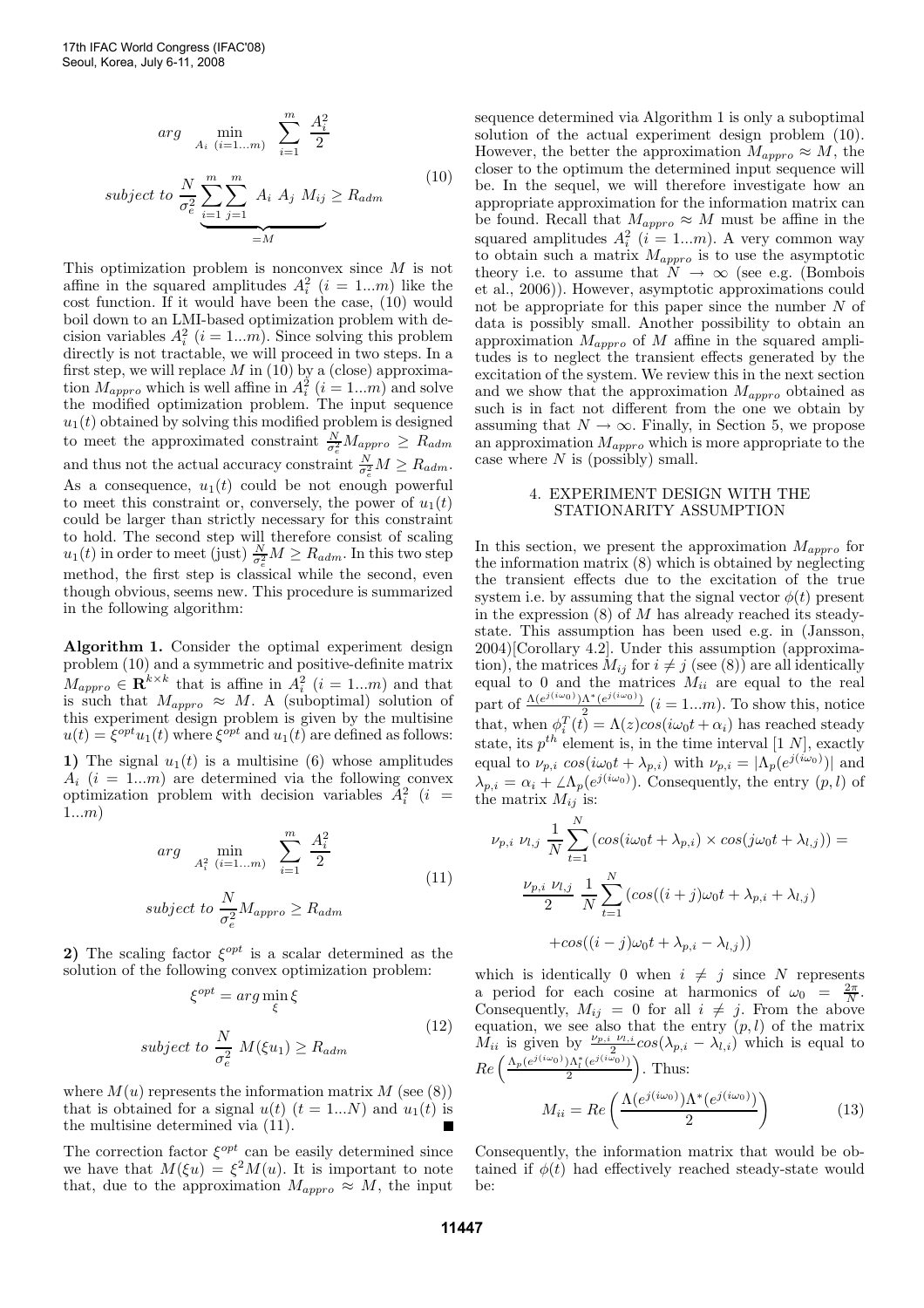$$
M_{st} = \sum_{i=1}^{m} A_i^2 \underbrace{Re\left(\frac{\Lambda(e^{j(i\omega_0)})\Lambda^*(e^{j(i\omega_0)})}{2}\right)}_{M_{ii}} \tag{14}
$$

We denote this matrix by  $M_{st}$  to distinguish it from the actual information matrix  $M$ . The matrix  $M_{st}$  is indeed only an approximation of  $M$  since the transient effects that are necessarily present in the vector  $\phi(t)$  are here neglected. We observe that  $M_{st}$  is linear in  $A_i^2$   $(i = 1...m)$ . Consequently, this matrix can be used as the matrix  $M_{approx}$  in Algorithm 1 to determine the input sequence for the identification. We finish this section by two important comments.

**Comment 1.** The matrix  $M_{st}$  is nevertheless equal to the actual information matrix  $M$  in the particular case (not considered here) where, even though  $u(t)$  and  $y(t)$ are measured between  $t = 1$  and  $t = N$ , the signal  $u(t)$ has been applied since  $t = -\infty$ . This fact will be used to determine via an example if there is something to gain (or to loose) from an identification point of view by collecting the data only when they have reached steady-state compared to the situation where the data are collected with  $u(t) = 0$  for  $t \leq 0$  and which is considered in this paper.

Comment 2. There is in fact no difference between the approximation  $M_{approx} = M_{st}$  and the approximation  $M_{approx} = M_{as}$  obtained via the asymptotic theory. To evidence this, let use recall that the asymptotic information matrix is given by  $M_{as} = \bar{E} \phi(t) \phi^{T}(t)$ and that, using Parseval theorem, it can be rewritten as:  $M_{as} = \frac{1}{2\pi} \int_{-\pi}^{\pi} \Lambda(e^{j\omega}) \Lambda^*(e^{j\omega}) \Phi_u(\omega)$  where  $\Phi_u(\omega)$  is the power spectrum of the multisine (6) i.e.  $\Phi_u(\omega) = \frac{\pi}{2} \sum_{i=1}^m A_i^2 \left( \delta(\omega - i\omega_0) + \delta(\omega + i\omega_0) \right)$  Replacing the expression of  $\Phi_u(\omega)$  within the expression of  $M_{as}$  yields (14). Consequently, when using  $M_{approx} = M_{st}$  in Algorithm 1 for small N, the designed input sequence could be far from optimal.

#### 5. EXPERIMENT DESIGN TAKING THE TRANSIENT EFFECTS INTO ACCOUNT

The main drawback of the approximation  $M \approx M_{st}$ presented in Section 4 is that the transient effects are neglected while they can be important certainly when N is small. In this section, we present new approximations  $M_{\text{approx}}$  for M which will take these transient effects into account. For this purpose, note that the information matrix  $M$  in (8) can be rewritten as follows:

$$
M = \left(\sum_{i=1}^{m} A_i^2 M_{ii}\right) + \left(\sum_{i=1}^{m} \sum_{j=1 (j \neq i)}^{m} A_i A_j M_{ij}\right) \tag{15}
$$

Remember that  $M_{approx}$  must be affine in the squared amplitudes  $A_i^2$  (*i* = 1...*m*). Consequently, by looking at (15), we can straightforwardly obtain the following approximation:

$$
M_{\text{approx},1} = \sum_{i=1}^{m} A_i^2 M_{ii}
$$
 (16)

In (16), the elements of  $M_{ii}$  are computed with expression (9) with  $j = i$ . The transient effects present in the vector  $\phi(t)$  are thus taken into account: we do not indeed use the expression (13) for  $M_{ii}$  as in the previous section. However, the transient effects are only partially reflected in (16) since the matrices  $M_{ij}$  for  $i \neq j$  are neglected. This approximation can be justified by the fact that, when  $N$ is taken larger and larger,  $M_{ij} \rightarrow 0$  for  $i \neq j$  while  $M_{ii}$ converges to a nonzero value. We therefore expect that the contribution to  $M$  of the matrices  $M_{ii}$  are more important than the one of the matrices  $M_{ij}$  for  $i \neq j$ .

The approximation  $M_{approx,1}$  for the information matrix is affine in the squared amplitudes  $A_i^2$  ( $i = 1...m$ ) and can therefore be used in Algorithm 1. Denote by  $\beta_i$  (i = 1...m) the amplitudes  $A_i^2$   $(i = 1...m)$  obtained by using Algorithm 1 with  $M_{approx,1}$ . This initial set of amplitudes can be used to determine two refined approximations for M which, unlike  $M_{approx,1}$ , take explicitly the contribution to M of the matrices  $M_{ij}$  for  $i \neq j$  and this without loosing the property of affinity in  $A_i^2$   $(i = 1...m)$ . Indeed, the information matrix  $M$  obtained with a multisine  $(6)$ with amplitudes  $A_i \approx \beta_i$  (i = 1...m) can be approximated  $hv$ 

$$
M_{\text{approx},2} = \left(\sum_{i=1}^{m} A_i^2 M_{ii}\right) + \underbrace{\left(\sum_{i=1}^{m} \sum_{j=1(j\neq i)}^{m} \beta_i \beta_j M_{ij}\right)}_{\mathcal{M}_{\beta}} (17)
$$

In this approximation, the contribution of the matrices  $M_{ij}$  for  $i \neq j$  for the multisine with amplitude  $A_i$  is taken equal to the contribution  $\mathcal{M}_{\beta}$  of these matrices for the multisine with the (initial) amplitudes  $\beta_i$ .

A more sophisticated approximation for  $M$  (see (15)) can be obtained by linearizing the contribution of the matrices  $M_{ij}$  around  $\beta_i^2$ :

$$
\sum_{i=1}^{m} \sum_{j=1(j\neq i)}^{m} A_i A_j M_{ij} = \sum_{i=1}^{m} \sum_{j=1(j\neq i)}^{m} \sqrt{A_i^2} \sqrt{A_j^2} M_{ij}
$$

$$
\approx \left(\sum_{i=1}^{m} \Delta M_i (A_i^2 - \beta_i^2)\right) + \mathcal{M}_{\beta}
$$

where  $\Delta M_i$  is the partial derivative of  $\sum \sum \sqrt{A_i^2} \sqrt{A_j^2} M_{ij}$ with respect to  $A_i^2$  and evaluated at  $\beta_i^2$ :

$$
\Delta M_i = \sum_{i=1}^m \frac{1}{2\beta_i} \left( \sum_{j=1(j\neq i)}^m \beta_j M_{ij} \right)
$$

for  $\beta_i \neq 0$ . Consequently, the information matrix M obtained with a multisine (6) with amplitudes  $A_i \approx \beta_i$  $(i = 1...m)$  can thus also be approximated by

$$
M_{\text{approx},3} = \left(\sum_{i=1}^{m} A_i^2 \left(M_{ii} + \Delta M_i\right) - \Delta M_i \beta_i^2\right) + \mathcal{M}_{\beta} \tag{18}
$$

Like (16), the refined approximations (17) and (18) are affine in the squared amplitudes  $A_i^2$   $(i = 1...m)$  and can therefore be used in Algorithm 1 in order to refine the input sequence with amplitudes  $\beta_i$   $(i = 1...m)$  obtained by using Algorithm 1 with  $M_{\text{approx}}$ . We now summarize the overall procedure: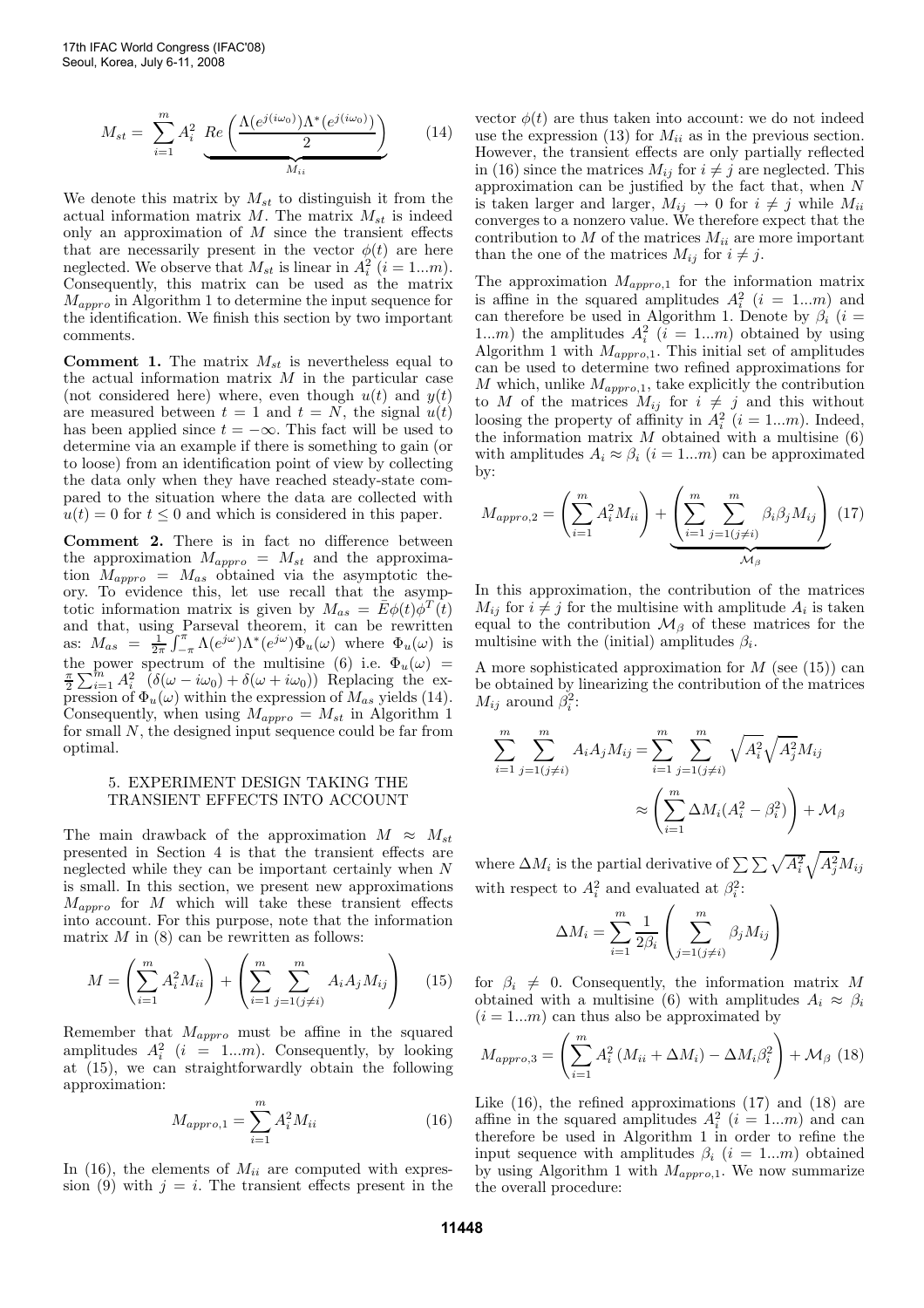Procedure 1. The multisine (6) for the identification is determined via the following steps:

a) Apply Algorithm 1 with  $M_{\text{approx}} = M_{\text{approx},1}$ . It yields  $u_a(t)$ .

b) Apply Algorithm 1 with  $M_{approx} = M_{approx,2}$  and  $\beta_i$ given by the amplitudes of  $u_a(t)$ . It yields  $u_b(t)$ . If the power of  $u_b(t)$  is smaller than  $u_a(t)$ , then pose  $u_a(t)$  =  $u<sub>b</sub>(t)$ . Otherwise  $u<sub>a</sub>(t)$  remains unchanged.

c) Apply Algorithm 1 with  $M_{approx} = M_{approx,3}$  and  $\beta_i$ given by the amplitudes of  $u_a(t)$ . It yields  $u_c(t)$ . If the power of  $u_c(t)$  is smaller than  $u_a(t)$ , then pose  $u_a(t)$  =  $u_c(t)$ . Otherwise  $u_a(t)$  remains unchanged.

d) Go back to step (b) and stop when a power reduction is no longer observed. The input sequence for the identification is then  $u_a(t)$ 

We have observed in numerical examples that steps (b) and (c) do not always provide an improvement with respect to step (a). This generally happens when the scaling factor  $\xi_{opt}$  to apply to  $u_1(t)$  obtained with  $M_{approx} = M_{approx}$ is very close to one; showing that the contribution of the matrices  $M_{ij}$  for  $i \neq j$  is indeed negligeable. Moreover, when steps (b) and (c) are providing an improvement, it is generally sufficient to stop after one iteration.

## 6. NUMERICAL ILLUSTRATION



Fig. 1. First example:  $\frac{p_{st}}{p_{finite}}$  (crosses) for different values of N

In this section, we will illustrate the results presented in this paper. As a first example, we consider the following true system:  $G(z, \theta_0) = 0.1766 \Lambda_1(z) + 0.1187 \Lambda_2(z) +$  $0.32\Lambda_3(z)$  where  $\Lambda_i(z)$  are Laguerre basis functions with a pole at  $\xi = 0.8147$ . For this  $G(z, \theta_0)$ , we want to determine the least powerful multisine of the type (6) (with  $m = \text{ceil}(N/2) - 1$ ) which guarantees that the model identified with this multisine has a relative error  $(G(z, \hat{\theta}_N) - G(z, \theta_0))/G(z, \theta_0)$  which is smaller than 0.1 in the frequency range [0 0.1] (see Jansson and Hjalmarsson (2005) to see how this constraint can be expressed similarly as the constraint in (10)).

We will compare two methods to determine this multisine. The first method consists of using Algorithm 1 with the approximation  $M_{approx} = M_{st}$  which neglects the transient effects (see Section 4). The second method presented in Procedure 1 (see Section 5) involve successive applications of Algorithm 1 and takes the transient effects into account. Denote by  $\mathcal{P}_{st}$  and  $\mathcal{P}_{finite}$  the power (7) of the multisine obtained via these two approaches. Note that, with these two multisines, the accuracy constraint is guaranteed to be met. These multisines and their respective powers are computed for different values of the number N of data. Figure 1 represents the ratio  $\frac{\mathcal{P}_{st}}{\mathcal{P}_{finite}}$  for these different N. We observe, as expected, that the approach which explicitly takes into account the transient effects (i.e. the one of Section 5) delivers a multisine which is much closer to the optimal solution of the experiment design problem (10) than the one which neglects these effects. As expected also, the discrepancy is the largest for small values of  $N$  and decreases for larger values of  $N$ . For these larger values of N, the transient effects are indeed more and more negligeable. In fact, when looking at the impulse response  $h(t)$  of  $G_0(z)$ , we observe that  $h(t)$  is significant for  $t < 40$  and we see that  $N < 40$  is approximately also the region where the transient effects can not be neglected for experiment design. We are grateful to Johan Schoukens for having pointed us to this relation.



Fig. 2. First example: scaling factor  $\xi^{opt}$  required for the approximation of Section 4 (circle) and scaling factor  $\xi^{opt}$  corresponding to the last step of Procedure 1 in Section 5 (crosses) for different values of  $N$ 

That, for small  $N$ , the multisine obtained with the methodology of Section 5 is much closer to the optimal multisine than the one obtained via the approach of Section 4 can also be deduced by looking at the scaling factor  $\xi^{opt}$  that had to be applied to be sure to meet the accuracy constraint (see Algorithm 1). As can be seen in Figure 2, this scaling factor is almost equal to one for all values of N for the methodology of Section 5 while being relatively far away from one with the method of Section 4.



Fig. 3. Same figure as in Figure 1 but for the second example